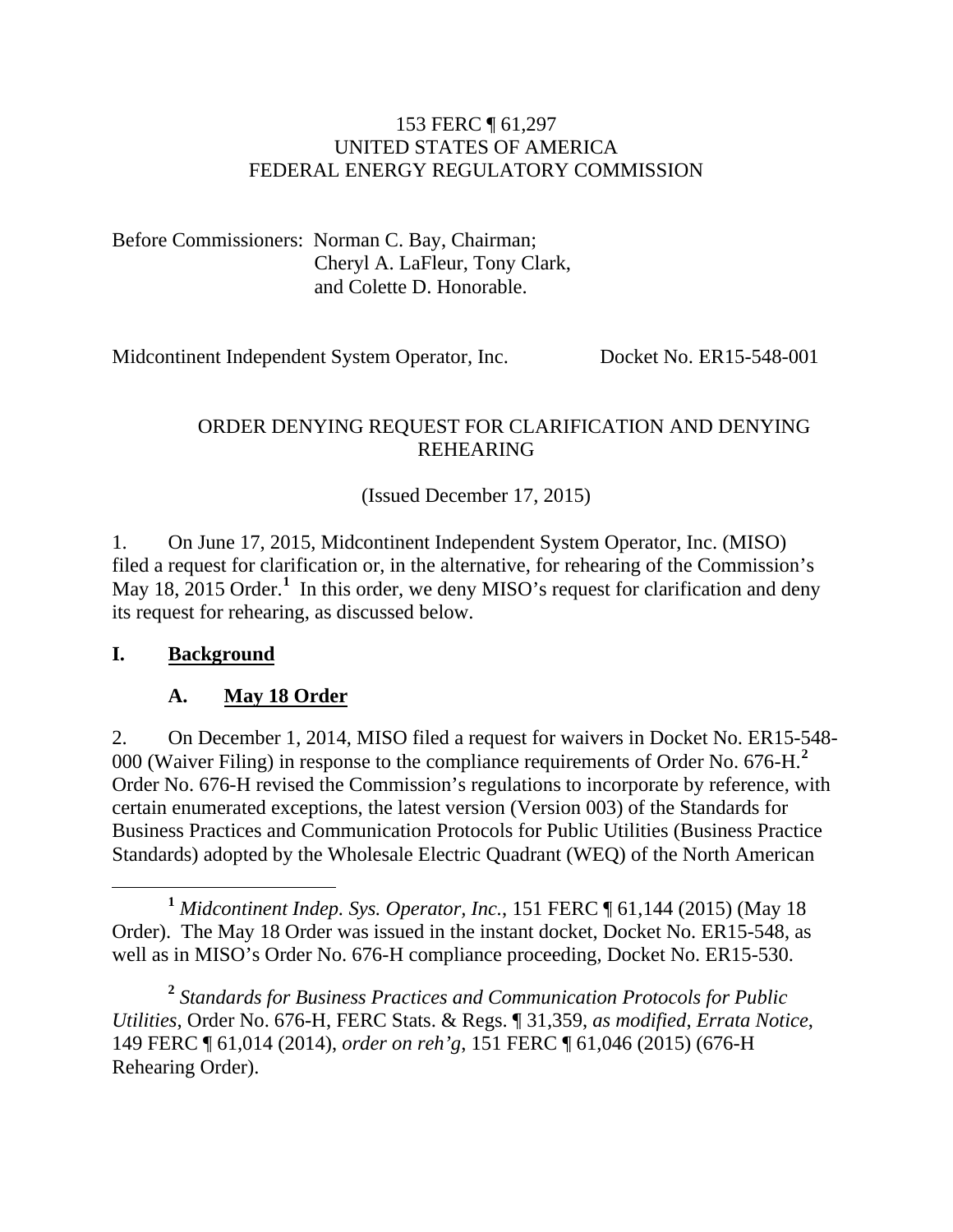Energy Standards Board (NAESB) as mandatory enforceable requirements. In the May 18 Order, the Commission granted certain waivers and dismissed in part and denied in part a waiver request, and directed a compliance filing. **[3](#page-1-0)**

3. In its Waiver Filing, MISO requested temporary waiver until September 1, 2015, of the requirement to ensure that a firm redirect customer does not lose its rights on the original path until the conditional firm deadline has passed. MISO stated that in Order No. 676-H, the Commission resolved an outstanding uncertainty regarding the point at which a firm customer requesting redirect services loses its right to the original path, in light of the conditional reservation deadlines in section 13.2 of the *pro forma* tariff.**[4](#page-1-1)** MISO stated that, prior to the issuance of Order No. 676-H, it understood NAESB standard WEQ-001-9.5 to mean that such a customer loses its rights on the original path when it confirms the redirect request, even if that confirmation occurs before the expiration of the conditional reservation deadlines in the MISO Open Access Transmission, Energy and Operating Reserve Markets Tariff (Tariff). MISO stated that in Order No. 676-H, the Commission reaffirmed recent orders**[5](#page-1-2)** rejecting this argument and affirmed the policy set out in 2002 in *Dynegy* that a firm customer requesting redirect service should not lose its rights on the original path until the conditional firm deadline has passed.**[6](#page-1-3)**

4. MISO argued that good cause existed to grant temporary waiver of the NAESB WEQ Version 003 standards and of the *Dynegy* policy's requirement to ensure that a firm customer seeking redirect service does not lose its rights over the original path until the conditional firm deadline has passed, because MISO was dependent upon its OASIS contractor, Open Access Technology International, Inc. (OATI), to ensure that the MISO OASIS software satisfies these standards. MISO stated that it was unable to

**<sup>4</sup>** MISO Waiver Filing at 3.

<span id="page-1-3"></span><span id="page-1-2"></span><span id="page-1-1"></span>**<sup>5</sup>** *Entergy Servs., Inc.*, 143 FERC ¶ 61,143, at PP 30-32 (2013) (2013 Entergy Rehearing Order), *order on reh'g*, 148 FERC ¶ 61,209, at P 12 (2014) (2014 Entergy Rehearing Order) (citing *Dynegy Power Marketing*, *Inc.*, 99 FERC ¶ 61,054 (2002) (*Dynegy*)).

**<sup>6</sup>** May 18 Order, 151 FERC ¶ 61,144 at P 10.

<span id="page-1-0"></span>**<sup>3</sup>** On July 17, 2015, in Docket No. ER15-530-001, MISO submitted a compliance filing in response to the May 18 Order. By unpublished letter order issued on November 24, 2015, the Commission accepted the compliance filing. *See Midcontinent Indep. Sys. Operator, Inc.*, Docket No. ER15-530-001 (Nov. 24, 2015) (delegated letter order).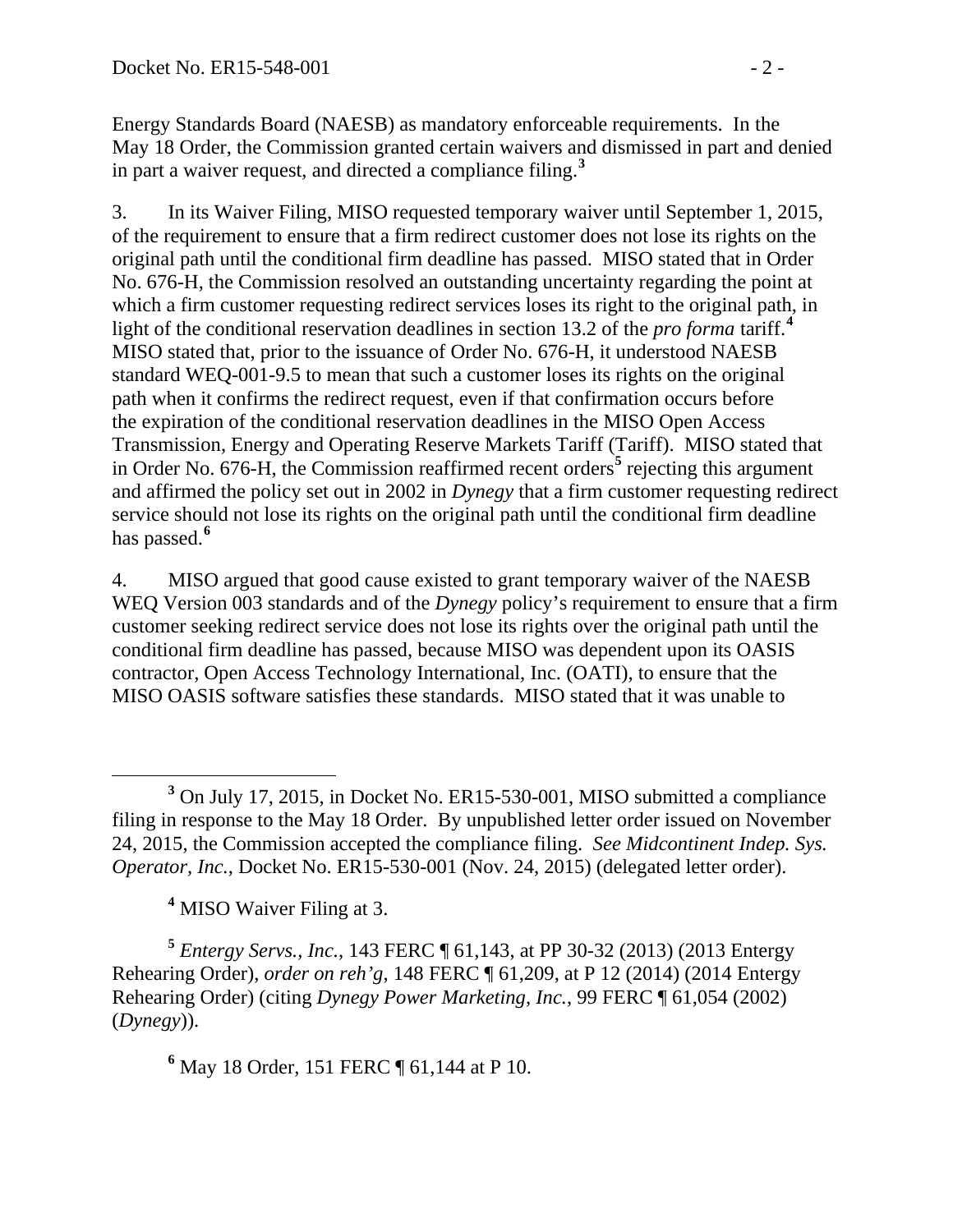comply with the requirement to satisfy these standards until after OATI fully implements the software necessary to permit compliance by making changes to the MISO OASIS software.

5. In support of its request for more time to implement the *Dynegy* policy, MISO stated that the changes that OATI needed to implement were complicated in nature and will have compounding effects on several secondary systems. Furthermore, MISO stated that the nature of the effects on the primary and secondary systems from the changes required an extensive testing period. MISO stated that it expected to spend a substantial period of time after receipt of the software testing it and working with OATI to resolve bugs and to ensure proper functionality. MISO stated that the May 2015 implementation date suggested by OATI in OATI's comments in the Order No. 676-H proceeding did not account for potential delays in the software. For these reasons, MISO stated that it needed approximately eight months, until September 2015, to properly implement the new functionality.

6. MISO stated that its waiver request satisfied the Commission's criteria to permit a waiver in that: (1) there was a concrete problem that needed to be remedied; (2) the waiver would not have undesirable consequences; (3) the waiver was of a limited scope; and (4) the entity seeking the waiver acted in good faith.**[7](#page-2-0)**

7. Specifically, MISO argued that the concrete problem addressed by the waiver is MISO's inability to comply with the applicable NAESB WEQ Version 003 standards and the *Dynegy* policy by the February 2, 2015 deadline established in the Order No. 676-H proceeding. MISO stated that it required the waiver to give it additional time to fully comply and to ensure there are no errors in the implementation.**[8](#page-2-1)**

8. With regard to causing undesirable consequences, MISO argued that it already had non-OASIS processes in place to ensure the implementation of the underlying Tariff requirements that will be performed, in the future, by the new OASIS functionality under the NAESB WEQ Version 003 standards. Conversely, MISO anticipated potential undesirable consequences if it were not granted waiver, because it would have to implement the functionality without a full course of testing to ensure that the implementation had been done correctly. Due to the complexity of this functionality, MISO asserted that it needed a temporary waiver of eight months in order to avoid such issues, while ensuring that existing non-OASIS processes that MISO had in place continued to operate during the interim period. **[9](#page-2-2)**

<span id="page-2-0"></span>**<sup>7</sup>** *Id*. P 13.

<span id="page-2-1"></span>**<sup>8</sup>** *Id*. P 14.

<span id="page-2-2"></span>**<sup>9</sup>** *Id*. P 15.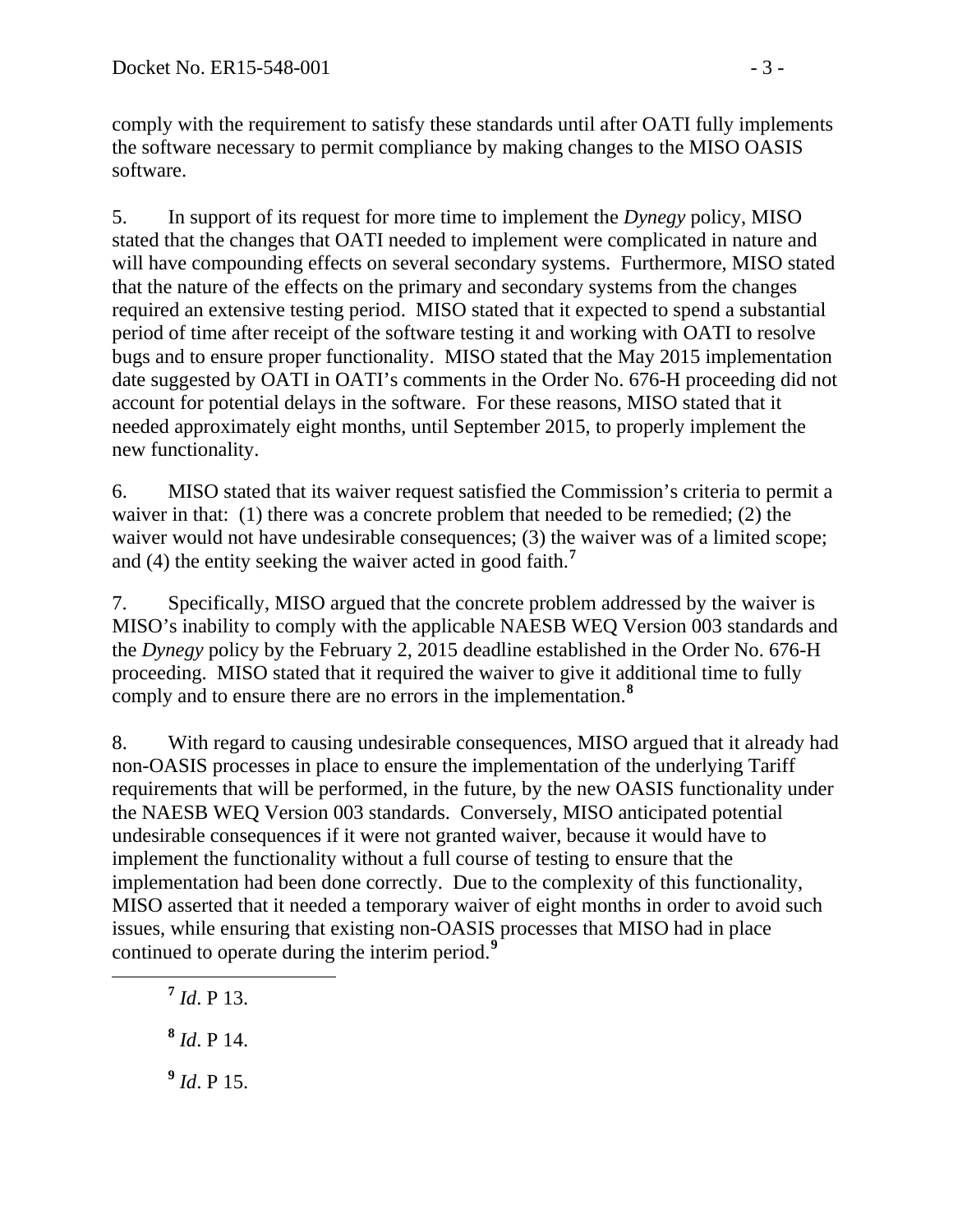9. With regard to the waiver having a limited scope, MISO stated that it was applying for a one-time waiver, which applied for a limited duration. MISO submitted that the waiver was only needed for implementation of the applicable NAESB WEQ Version 003 standards and the *Dynegy* policy and was therefore of limited scope.**[10](#page-3-0)**

10. With regard to acting in good faith in seeking waiver, MISO stated that MISO had a strong culture of compliance and had sought to ensure that MISO will be in full compliance with the NAESB WEQ Version 003 standards.**[11](#page-3-1)** MISO stated that it had worked closely with OATI on the software and had urged OATI to expedite the development and implementation. MISO stated that the need for a waiver arose through no fault of its own and that it sought waiver as a last resort.

11. In the May 18 Order, the Commission granted MISO's request for temporary waiver of certain NAESB WEQ Version 003 standards until September 1, 2015, finding that MISO had shown good cause for the requested waiver, because:

it is a one-time waiver until September 1, 2015; MISO is unable to comply with the listed NAESB WEQ Version 003 standards until OATI updates MISO's OASIS software; and MISO has non-OASIS processes in place to ensure the implementation of the underlying Tariff requirements that will be performed, in the future, by the new OASIS functionality under the NAESB WEQ Version 003 standards.[ **[12](#page-3-2)**]

12. However, the Commission dismissed MISO's request for temporary waiver, until September 1, 2015, of the *Dynegy* policy as unnecessary to comply with the requirements of Order No. 676-H. Citing the 676-H Rehearing Order, the Commission explained as follows:

[I]n Order No. 676-H, the Commission stated that "NAESB standards must conform to the Commission's *Dynegy* policy before the Commission would incorporate them by reference," and therefore, the Commission "requested that NAESB revise Standards WEQ-001-9.5, WEQ-001-10.5, and any other standards affected by those standards, to conform to the Commission's *Dynegy* policy."[ **[13](#page-3-3)**] Accordingly, the Commission did not incorporate by

<span id="page-3-2"></span>**<sup>12</sup>** *Id*. P 22.

<span id="page-3-3"></span>**<sup>13</sup>** *Id*. P 24 (citing 676-H Rehearing Order, 151 FERC ¶ 61,046 at P 6).

<span id="page-3-0"></span> $10$  *Id.* P 16.

<span id="page-3-1"></span> $11 \, Id.$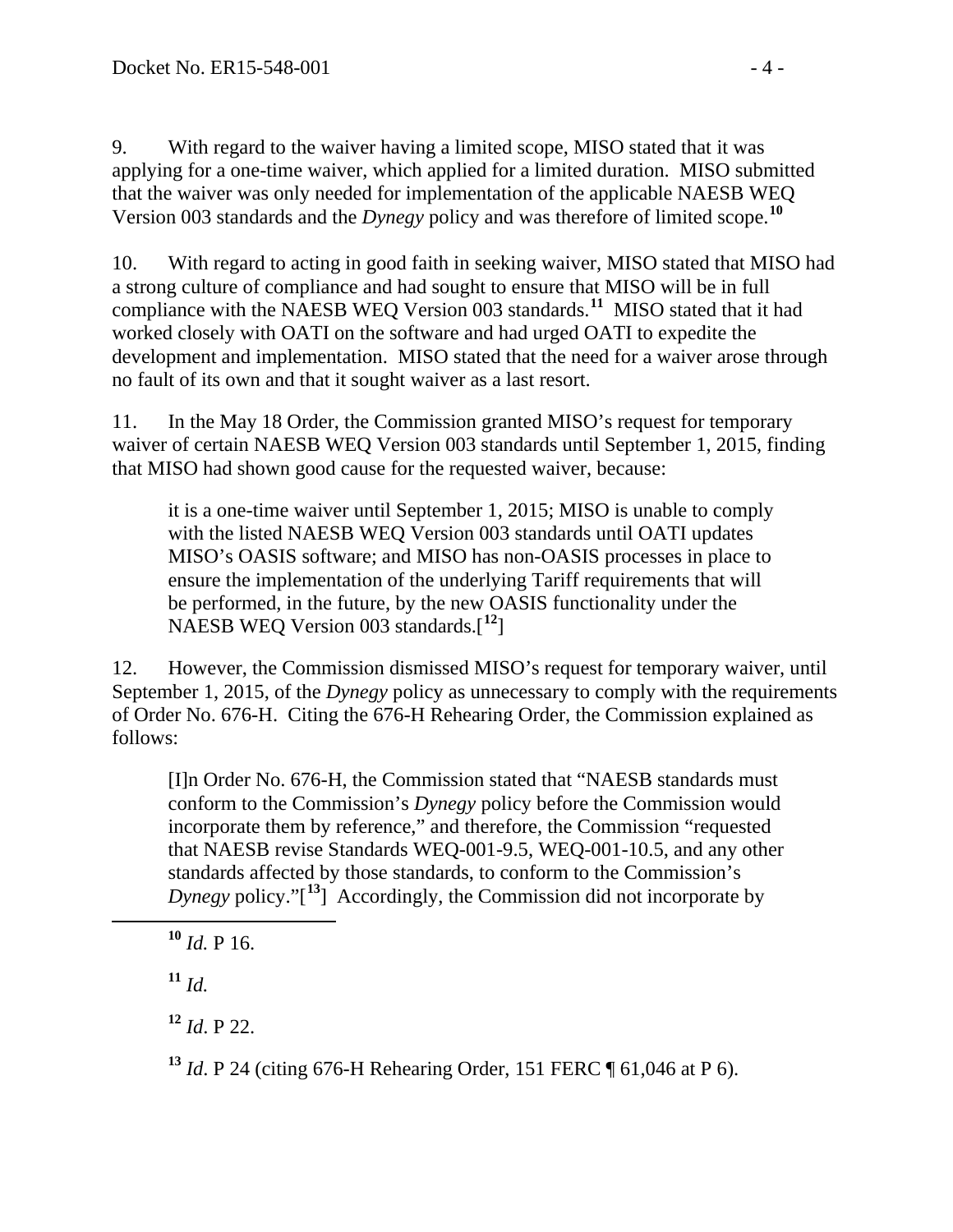reference Version 003 Business Practice Standards WEQ-001-9.5 and WEQ-001-10.5, and MISO's request for waiver is unnecessary. To the extent that MISO's waiver request could be viewed as a request for waiver of the policy set out in *Dynegy*, we deny such request.<sup>[[14](#page-4-0)</sup>] As the Commission stated in Order No. 676-H, the Commission's policy regarding when a redirect customer loses its rights to its original transmission path, as explained in *Dynegy* was "reinforced in the Commission's recent order in *Entergy Services, Inc.*," and still reflects the Commission's policy.[ **[15](#page-4-1)**] MISO has failed to provide sufficient grounds to demonstrate that good cause exists to grant waiver of this policy.[ **[16](#page-4-2)**]

## **B. MISO's Request for Clarification or, in the Alternative, Rehearing**

## **1. Request for Clarification**

13. MISO states that it is committed to full compliance with both the NAESB WEQ Version 003 standards and "the newly reaffirmed *Dynegy* rule."**[17](#page-4-3)** MISO states that it relies on its OASIS in order to ensure compliance with the applicable NAESB Business Standards. It states that as the NAESB Business Standards have evolved, so has MISO's OASIS functionality.

14. MISO states that in the May 18 Order, the Commission granted a limited waiver to MISO only for certain NAESB WEQ standards. MISO argues that the May 18 Order addresses MISO's request for waiver of the *Dynegy* policy in a manner that allows for varying interpretations. With respect to the Commission's determination that "[in Order No. 676-H,] the Commission did not incorporate by reference Version 003 Business Practice Standard[] WEQ-001-9.5 . . . and MISO's request for waiver is unnecessary[,]"<sup>[18](#page-4-4)</sup> MISO states that it did not seek a waiver from Version 003 WEQ-001-9.5. Rather, MISO

<span id="page-4-2"></span><span id="page-4-1"></span>**<sup>15</sup>** *Id*. (citing Order No. 676-H, FERC Stats. & Regs. ¶ 31,359 at P 46 (citing *Entergy Services, Inc*., 137 FERC ¶ 61,199 (2011), 2013 Entergy Rehearing Order, 143 FERC ¶ 61,143; 2014 Entergy Rehearing Order, 148 FERC ¶ 61,209)).

**<sup>16</sup>** *Id*.

<span id="page-4-3"></span>**<sup>17</sup>** MISO Request for Clarification or Rehearing at 5.

<span id="page-4-4"></span>**<sup>18</sup>** May 18 Order, 151 FERC ¶ 61,144 at P 23.

<span id="page-4-0"></span>**<sup>14</sup>** In so ruling, the Commission observed that "MISO's filing appears to indicate that it has a non-OASIS workaround that can manage implementation of the *Dynegy*  policy until September 1, 2015 when it says OASIS functionality will be fully updated. *See* MISO Waiver Filing at 7-9." May 18 Order, 151 FERC ¶ 61,144 at P 24 & n.37.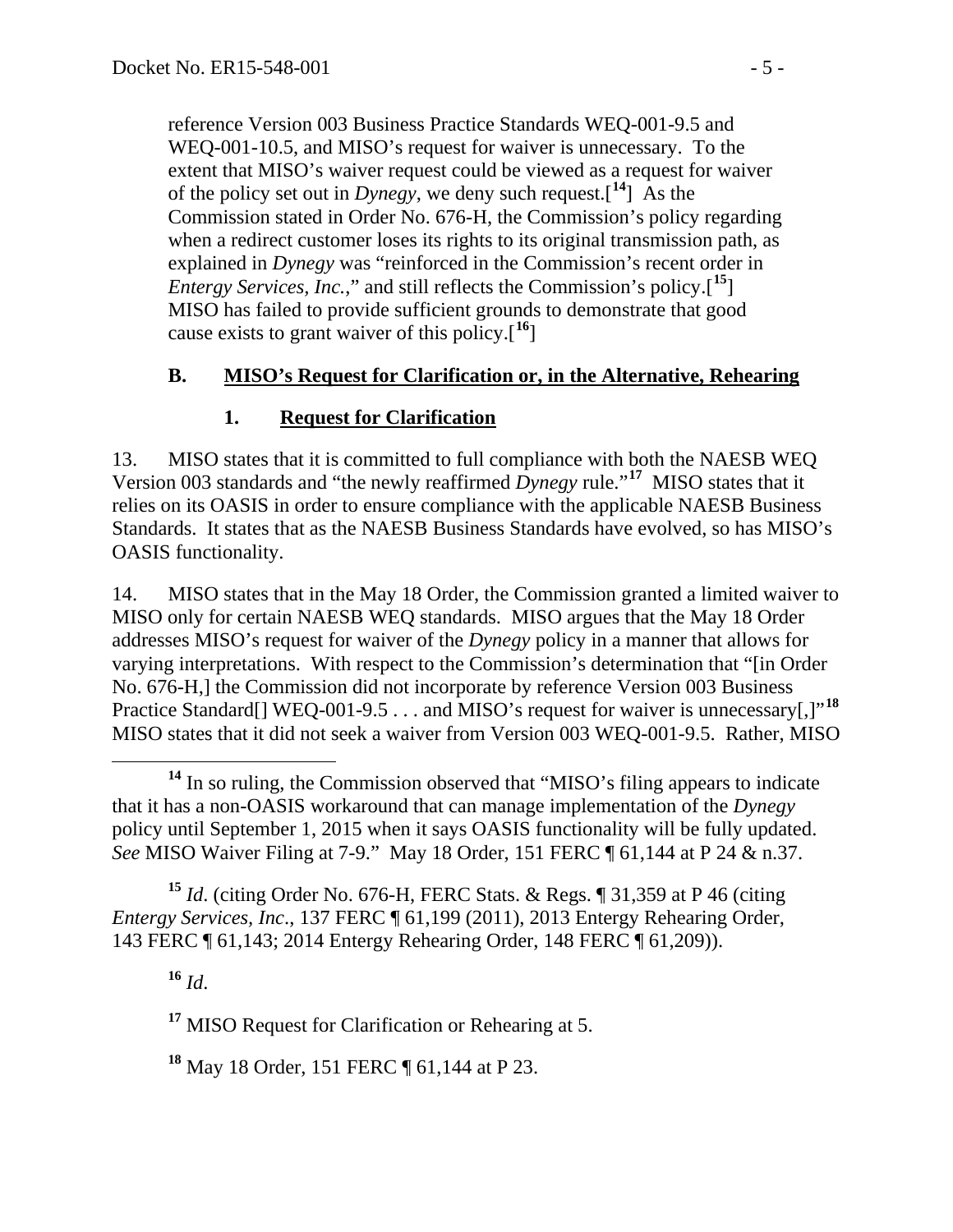states that it had contended that Order No. 676-H effectively suspended Version 003 WEQ-001-9.5 by reaffirming the *Dynegy* policy. MISO states that it more specifically sought a waiver from the requirement announced in Order No. 676-H that a customer requesting firm redirect service does not lose its rights on the original path until the conditional firm deadline of the redirect has passed. MISO states that as it interprets the May 18 Order, the Commission's discussion of the NAESB standards and the Commission's conclusion that "MISO's request for waiver is unnecessary," appears to confirm that there will be no enforcement actions related to that requirement until it is adopted into the revised NAESB WEQ standards and accepted by the Commission. However, MISO notes that in the same paragraph, the Commission stated that "[t]o the extent that MISO's waiver request could be viewed as a request for waiver of the policy set out in Dynegy, we deny such request."<sup>[19](#page-5-0)</sup> MISO argues that this statement appears to contradict the Commission's statement that MISO's request for waiver is unnecessary and instead indicates that compliance is expected before the revised NAESB WEQ standards are accepted by the Commission.

15. MISO submits information which, it states, may assist the Commission in clarifying its intent with regard to MISO and the *Dynegy* policy. MISO states that its existing OASIS software, which it acquired through OATI, is designed to process redirect requests in the manner specified by NAESB Standard WEQ-001-9.5. MISO states that it has no manual workarounds for processing of requests for redirect service in the manner required under the *Dynegy* policy, and therefore, until OATI updates its software to reflect the *Dynegy* policy, MISO will not be able to process redirect requests in the required manner.**[20](#page-5-1)**

16. MISO adds that it rarely receives competing requests for redirect requests during the conditional firm period; as a result, MISO asserts that it is highly unlikely that a customer requesting firm redirect service on MISO's system will lose access to firm transmission simply because MISO's OASIS software is unable to comply fully with the *Dynegy* policy. **[21](#page-5-2)** MISO states that the May 18 Order appeared to recognize that MISO cannot work around the limits of its OASIS software in order to ensure compliance with the *Dynegy* policy. MISO further states that the *Dynegy* policy presents new compliance obligations for MISO that will take some time for OATI to properly integrate into the OASIS software.**[22](#page-5-3)** Because it has neither an OASIS process nor a non-OASIS process to

**<sup>20</sup>** *Id*. at 6.

**<sup>21</sup>** *Id*.

<span id="page-5-3"></span>**<sup>22</sup>** *Id*. at 6-7.

<span id="page-5-2"></span><span id="page-5-1"></span><span id="page-5-0"></span>**<sup>19</sup>** MISO Request for Clarification or Rehearing at 6 (citing May 18 Order, 151 FERC ¶ 61,144 at P 23).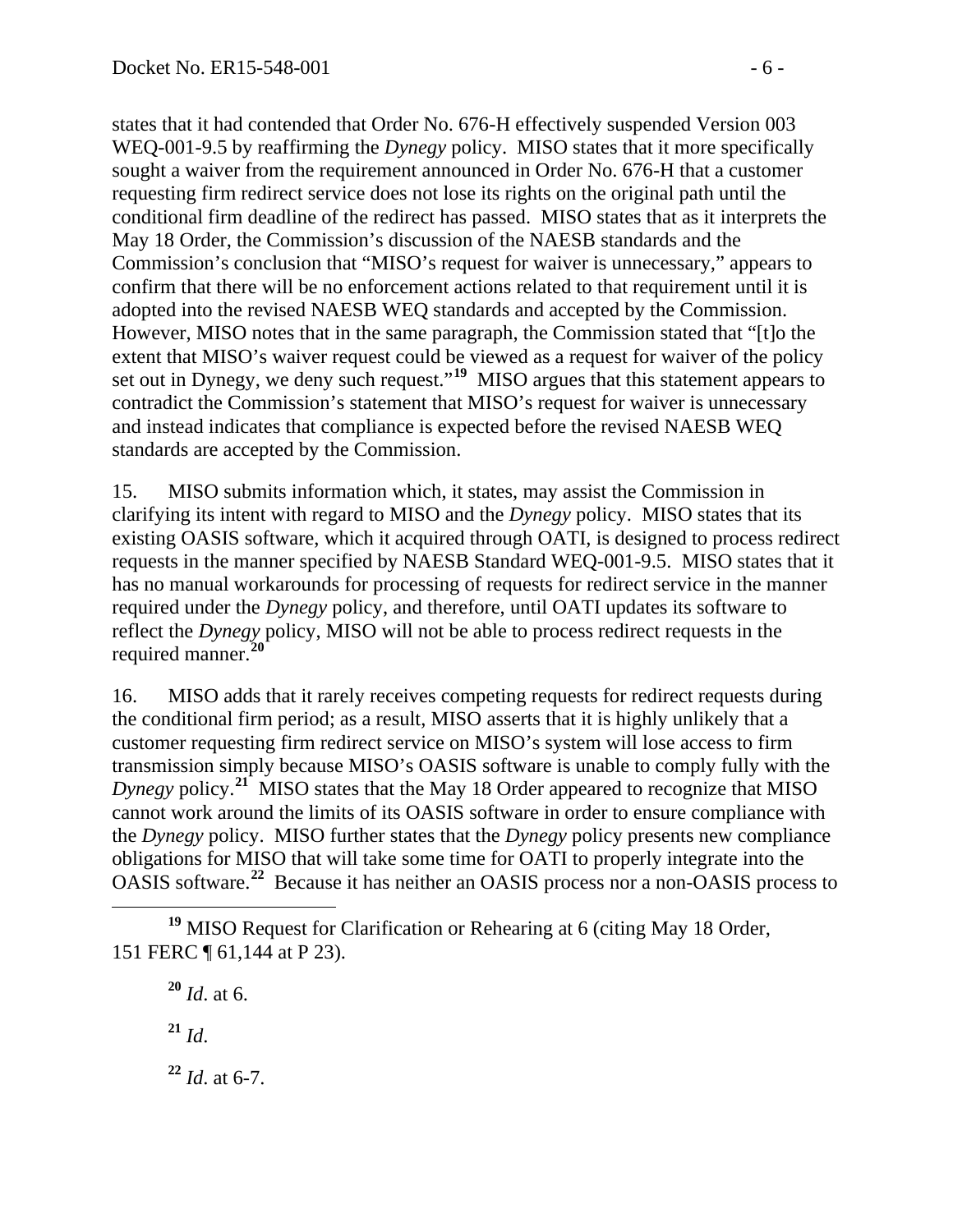achieve compliance in the meantime, MISO requests that the Commission clarify that MISO will not be subject to enforcement actions based on non-compliance with the *Dynegy* policy until those necessary updates are completed and properly tested.

# **2. Alternative Request for Rehearing**

17. If the Commission does not grant its request for clarification, MISO requests rehearing. MISO argues that the *Dynegy* policy regarding the point at which a redirect customer loses rights to its original path was unclear until the issuance of Order No. 676-H. While MISO is committed to fully complying with the *Dynegy* policy, it is not able to do so until OATI completes the necessary upgrades to the MISO OASIS software. MISO contends that while the Commission granted temporary waivers for certain NAESB standards that require upgrades to the MISO OASIS software, "it did not grant a similar waiver for the newly-announced *Dynegy* rule, even though this requirement requires similarly time-sensitive upgrades."**[23](#page-6-0)**

18. MISO argues that by denying MISO's request for a temporary waiver, and subjecting MISO to potential enforcement actions before OATI is able to revise the MISO OASIS software to comply with the *Dynegy* policy, the Commission is improperly subjecting MISO to potential enforcement actions without fair notice.**[24](#page-6-1)** MISO further argues that it was arbitrary and capricious for the Commission to deny MISO's requested waiver in the face of a clear demonstration that MISO cannot comply with the *Dynegy* policy until OATI revises the MISO OASIS software. **[25](#page-6-2)**

# **II. Discussion**

19. We deny MISO's request that we clarify that MISO will not be subject to enforcement actions based on non-compliance with the *Dynegy* policy until the MISO OASIS software updates are completed and tested, through September 15, 2015. The *Dynegy* policy is applicable to MISO for the reasons stated in the May 18 Order, and MISO has not persuaded us that the Commission was incorrect in not permitting MISO a temporary waiver of that policy. In so finding, we disagree with MISO that there is any

**<sup>23</sup>** *Id*. at 7.

<span id="page-6-1"></span><span id="page-6-0"></span>**<sup>24</sup>** *Id*. at 8 (citing *Kourouma v. FERC*, 723 F.3d 274, 279 (D.C. Cir. 2013) (citations omitted) (Agencies are required "to provide fair notice of the actions they consider unlawful" to ensure that "a regulated party acting in good faith will be able to identify, with ascertainable certainty, the standards with which the agency expects parties to conform.")).

<span id="page-6-2"></span>**<sup>25</sup>** *Id*.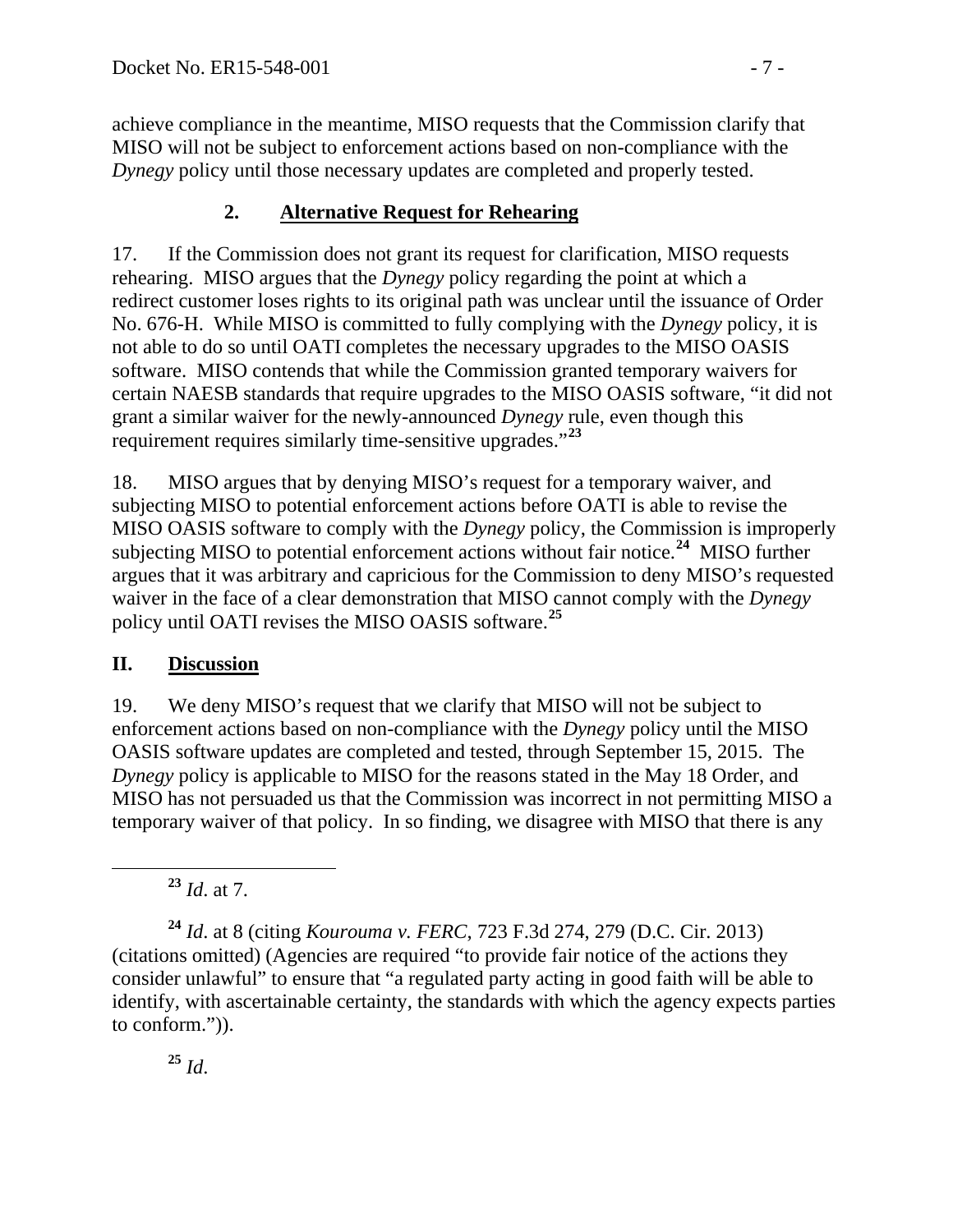inconsistency between the Commission finding in the May 18 Order that a waiver of any NAESB standards relating to the *Dynegy* policy is unnecessary, while at the same time denying a waiver of the *Dynegy* policy itself. As discussed above, the May 18 Order reiterates that no NAESB standards to implement the *Dynegy* policy were incorporated into the Commission's regulations in Order No. 676-H and therefore any waiver of standards not so incorporated is unnecessary. However, as discussed in more detail below in our denial of MISO's request for rehearing, the requirement to comply with the *Dynegy* policy pre-dates Order No. 676-H. Thus the *Dynegy* policy must be complied with regardless of whether the Commission has incorporated into its regulations any NAESB standards intended to address that requirement. In any event, we note that MISO stated that it anticipated that its OASIS functionality would be fully updated by September 1, 2015.

20. We deny MISO's alternative request for rehearing. We disagree with MISO's argument that the Commission's policy regarding the point at which a redirect customer loses rights to its original path was unclear until the issuance of Order No. 676-H. In its request, MISO refers to the reaffirmation of the *Dynegy* policy in Order No. 676-H as a newly-announced rule, and that the *Dynegy* policy is a new compliance requirement. **[26](#page-7-0)** Those references are inaccurate. The *Dynegy* policy was announced in 2002 and affirmed in the Entergy proceeding, **[27](#page-7-1)** and as such, MISO cannot validly argue that the *Dynegy* policy was newly-announced in Order No. 676-H. We note that MISO requested rehearing of the Commission's affirmation of the *Dynegy* policy in the Entergy proceeding, and parties must comply with Commission orders pending rehearing.**[28](#page-7-2)** For these same reasons, we disagree with MISO's claim that it did not receive fair notice that

<span id="page-7-1"></span>**<sup>27</sup>**2013 Entergy Rehearing Order, 143 FERC ¶ 61,143 at PP 30-32 (discussing *Standards for Business Practices and Communication Protocols for Public Utilities*, Order No. 676, FERC Stats. & Regs. ¶ 31,216, at P 55, *reh'g denied*, Order No. 676-A, 116 FERC ¶ 61,255 (2006)); 2014 Entergy Rehearing Order, 148 FERC ¶ 61,209 at P 12.

<span id="page-7-2"></span>**<sup>28</sup>** *See* 18 C.F.R. § 385.713(e) (2015) (unless otherwise ordered by the Commission, the filing of a request for rehearing does not stay the Commission decision or order). In any event, in the Entergy proceeding, the Commission denied MISO's motion to intervene out-of-time and, in turn, dismissed its request for rehearing. *See* 2014 Entergy Rehearing Order, 148 FERC ¶ 61,209 at PP 10-11.

<span id="page-7-0"></span>**<sup>26</sup>** *E.g*., MISO Request for Clarification or Rehearing at 1 ("MISO seeks clarification regarding its temporary waiver request for the rule announced in Order No. 676-H, that a customer requesting redirect service does not lose its rights to the original path until after the conditional deadline of the redirect has passed. . . . MISO has neither an OASIS nor a non-OASIS workaround to ensure that it can comply with the new redirect rule affirmed in Order No. 676-H.").